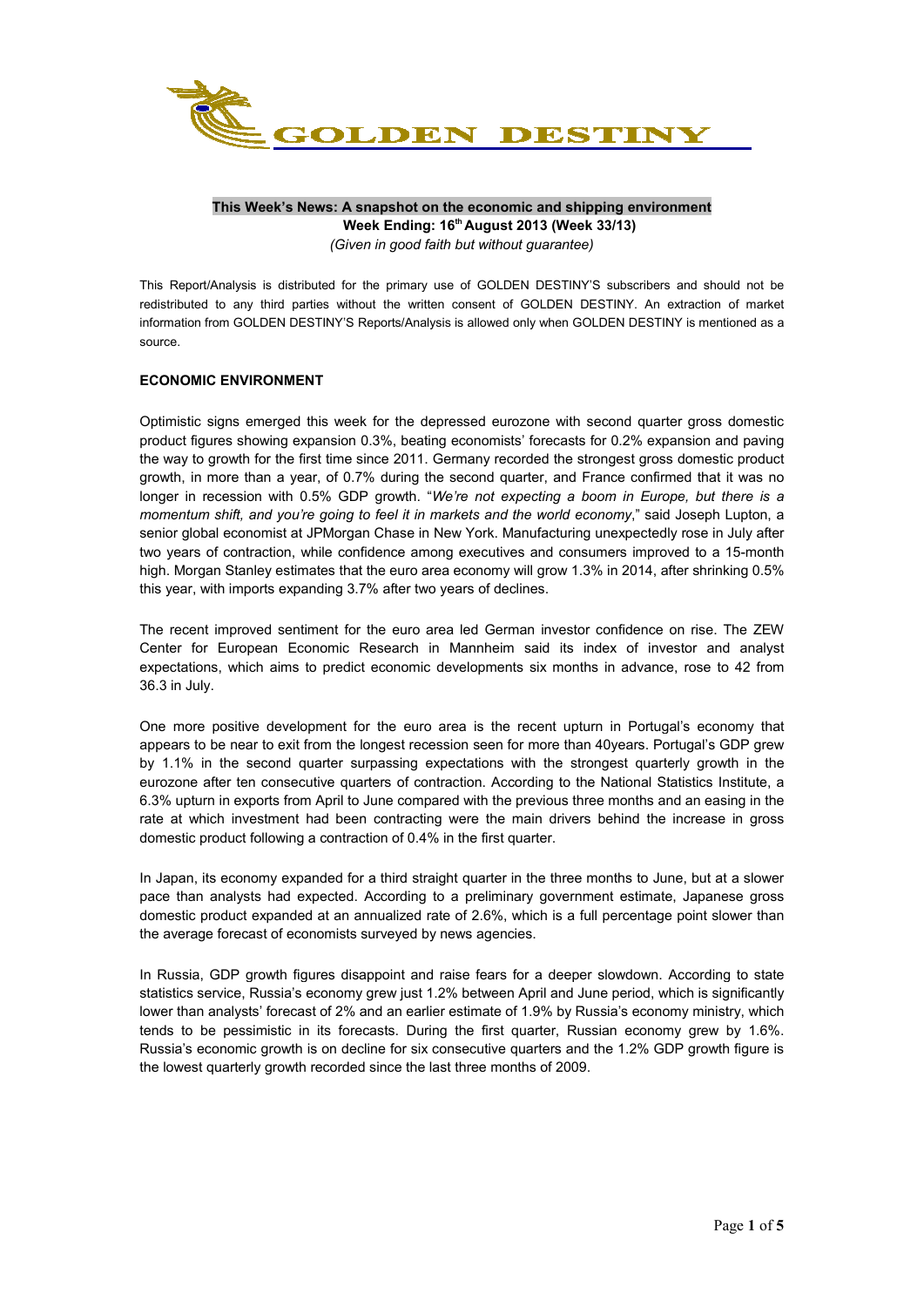### **SHIPPING MARKET**

Amid the current Chinese economic slowdown, the seaborne iron ore market is expected to be under record supply through 2017 as giant iron ore producers, from Rio Tinto to Vale Group, are continuing to increase their supply. According to Goldman Sachs Group Inc., seaborne iron ore surplus will reach 82 million metric tons in 2014, the most since at least 2008, and it will keep growing through 2017 with Australia accounting for about 66% of the supply gains next year. Iron ore price is expected to average \$115/ton in 2014, 17% less than the current levels and the least since 2009, according to the median of 10 analyst estimates compiled by Bloomberg. Goldman estimates that seaborne supply of iron ore will rise 9.7% to 1.27 billion tons next year, exceeding the 3.7% gain in demand to 1.19 billion tons. Chinese imports, accounting for 67% of the global, may expand by 4% to 800million tons, while Goldman estimates that worldwide growth in imports that will slow by 2.5% this year, the lowest since at least 2008.

In the wet market, the threat of diminishing US crude oil demand seems to be rebalanced from stronger China's oil demand growth figures. US Energy Information Administration's August 2013 Short-Term Energy Outlook forecasts that China's net oil imports will exceed those of the United States by October 2013 on a monthly basis and by 2014 on an annual basis, resulting in China being the largest importer of oil in the world. The imminent emergence of China as the world's largest net oil importer has been driven by steady growth in Chinese demand, increased oil production in the United States, and a flat level of demand for oil in the U.S. market. U.S. total annual oil production is expected to increase by 28% between 2011 and 2014 to nearly 13 million barrels per day, primarily from shale oil, tight oil, and Gulf of Mexico deepwater plays. In the meantime, Chinese production increases at a much lower rate (6% over this period) and is forecast to be just a third of U.S. production in 2014.



*Source: U.S. Energy Information Administration Short-Term Energy Outlook, August* 

In the **dry** market, the downward direction in the capesize and panamax segments led the BDI to fall below the psychological barrier of 1,000 points on Monday August 12th, for the first time since June 19<sup>th</sup>. The global spot chartering activity was on decrease last week due to summer lull with about 94 vessels being chartered in the market, 19 less than the previous week and 11 less than the trailing four week average, according to Commodore Research.

In the capesize segment, vessel earnings after flirting to drop less than \$10,000/day have finally rebounded at the end of the week at levels of around \$14,000/day as iron ore demand keeps showing signs of firmness. In the panamax segment, vessel earnings have fallen from the last week at levels of less than \$7,500/day with South American grain fixture volume being on a serious downfall. In the meantime, the encouraging sign for the capesize segment is that Chinese iron ore port stockpiles are standing at 26% lower levels than last year of about 72.4 million tons, implying that Chinese demand for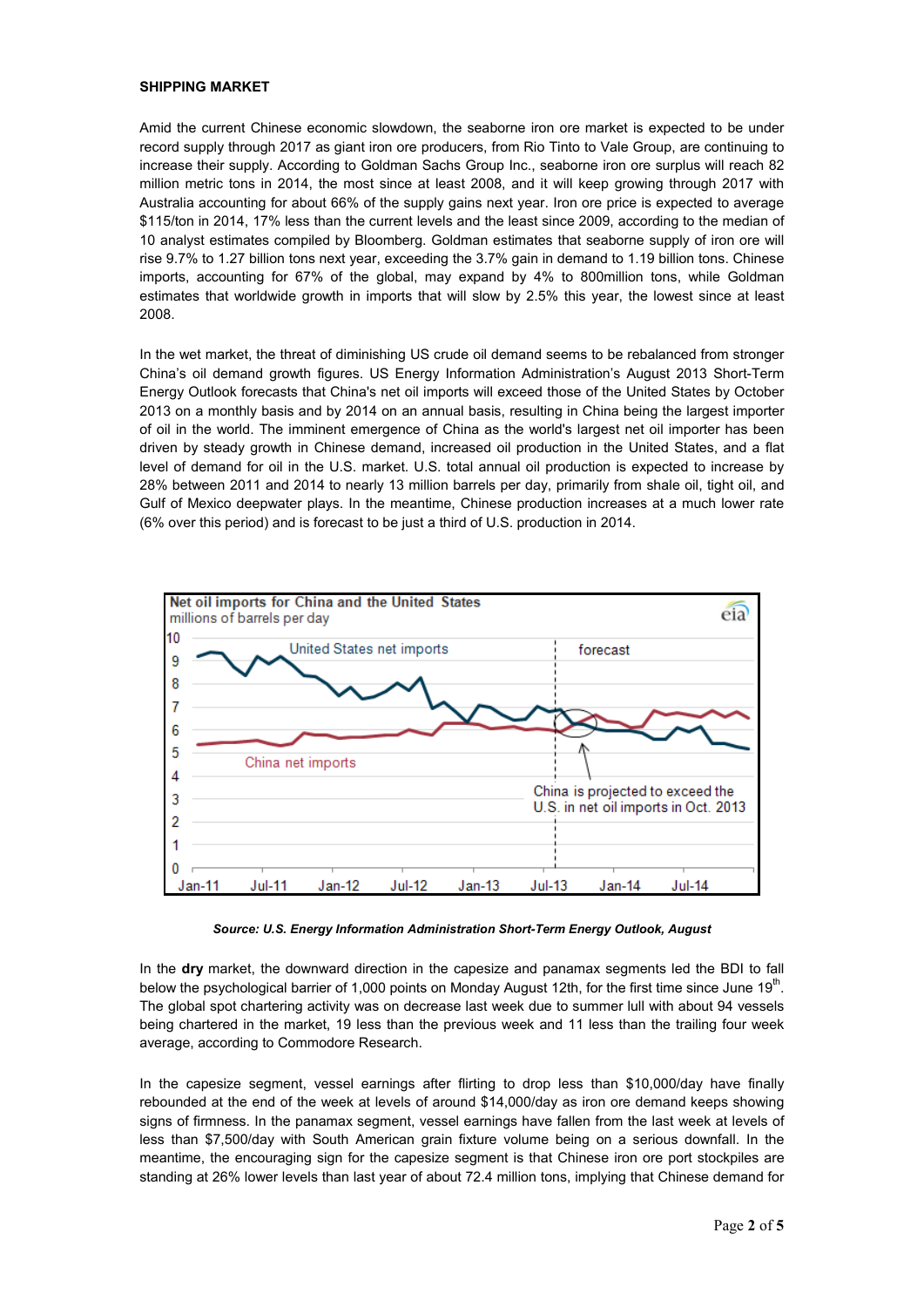imported iron ore cargoes will continue to be firm. Coal stockpiles at China's largest coal port, Qinhuangdao remain about the critical 7 million tons with limited potentials for a firm Chinese thermal coal fixture activity. Supramax vessels keep outperforming with vessel earnings averaging around \$9,500/day and handysizes are showing steadiness at average levels of around \$7,700/day.

On **Friday August 17th, BDI** closed at 1102 points, up by 10% from last week's closing and up by 54% from a similar week closing in 2012, when it was 714 points. Upward trend is recorded in the capesize segment, constant slide in the panamax and almost steadiness in the supramax/handy segments. **BCI** is up by 16.4% w-o-w, **BPI** is down 2.6% week-on-week, **BSI** is up 0.5% week-on-week, **BHSI** is down 0.7% week-on-week.

**Capesizes** are currently earning \$14,377/day, up by \$3,757/day from last week's closing and **panamaxes** are earning \$7,355day, down by \$186/day week-on-week. At similar week in 2012, **capesizes** were earning \$2,779/day, while **panamaxes** were earning \$6,420/day. **Supramaxes** are trading at \$9,579/day, an increase of \$55/day from last week, about 33% lower than capesize and 30% higher than panamax earnings. At similar week in 2012, **supramaxes** were getting \$8,798/day, hovering at 217% higher levels than capesizes versus 33% today's lower levels. **Handysizes** are trading at about \$7,528/day, down by \$89/day from last week's closing; when at similar week in 2012 were earning \$7,179/day.

In the **wet** market, VLCC rates drop further as chartering activity in AG declines and forward supply of vessels increases. Rates in AG-USG have stayed flat at WS22 for two straight weeks, down by 6.5 points from the highs of WS28.5 at the week ending July 12<sup>th</sup>. In AG-SPORE and AG-JPN routes, rates fell by 1 point to WS33, down by 14.5 points from the highs of WS47.5 at the end of the second week of July. Upward direction is recorded in the WAFR-USG route with rates moving up by 2.5 points to WS40 and steadiness in WAFR-China route with rates standing at WS36.5 for the last two weeks.

Suezmax rates continue to outperform with an upward pressure in rates on the WAFR-USAC route and in the Mediterranean market. Rates in the WAFR-USAC route increased to WS67.5, up by 17.5 points from end-June levels.

In the aframax segment, the Caribbean market experienced strong gains with CBS-USG route gaining 20 points to conclude at WS105 with 60% weekly gains in fresh activity. In the panamax segment, the Caribbean market is softer with rates easing to WS112.5 points, down by 12.5 points on a weekly basis. In the MR segment, rates in AG-JPN route for 75,000dwt vessels remain almost flat at WS69.75, from WS70 during July. For 55,000dwt vessels, AG-JPN rates follow an upward direction from the beginning of August by moving up to WS87.5, up by 10 points from the second week of July.

In the **gas** market, LNG spot rates remain flat at \$115,000/day, slightly above 2013 lows of \$100,000/day for modern tri fuel diesel engines. Chartering interest has been strong for the west coast of Africa LNG cargoes bound for South America and Far East.

Although the recent fall in LNG spot rates, there are still growing investment opportunities with China National Offshore Oil Corp. receiving final government approval for its floating LNG project in China's eastern port city of Tianjin. This will be China's first floating and regasification unit, with a total investment of Yuan 3.3 billion (\$539 million) for the first phase, CNOOC said. The LNG import project received approval from the National Development and Reform Commission on July 26. The first phase of the project comprises a floating, storage and regasification unit, an accompanying berth and two 30,000 cubic meter storage tanks. It will have an LNG receiving capacity of 2.2 million mt/year, roughly equivalent to 3 billion cubic meters/year of natural gas, the company said. A second phase could see capacity expanded to at least 6 million mt/year, CNOOC said.

In the **container** market, the Shanghai Container Freight Index closed lower last week at 1,141 points, down 1.8% week-on-week and 16.3% year-on-year with losses in all major routes. In Asia-Europe, rates fell to \$1,436/TEU, down by 4.3% week-on-week and 11% year-on-year, with hopes that rates will show again improvement, when the new round of general rate increases would take effect from September 1<sup>st</sup>. In Asia-Mediterranean route, rates fell to \$1,410/TEU, down by 5.6% week-on-week and 9% year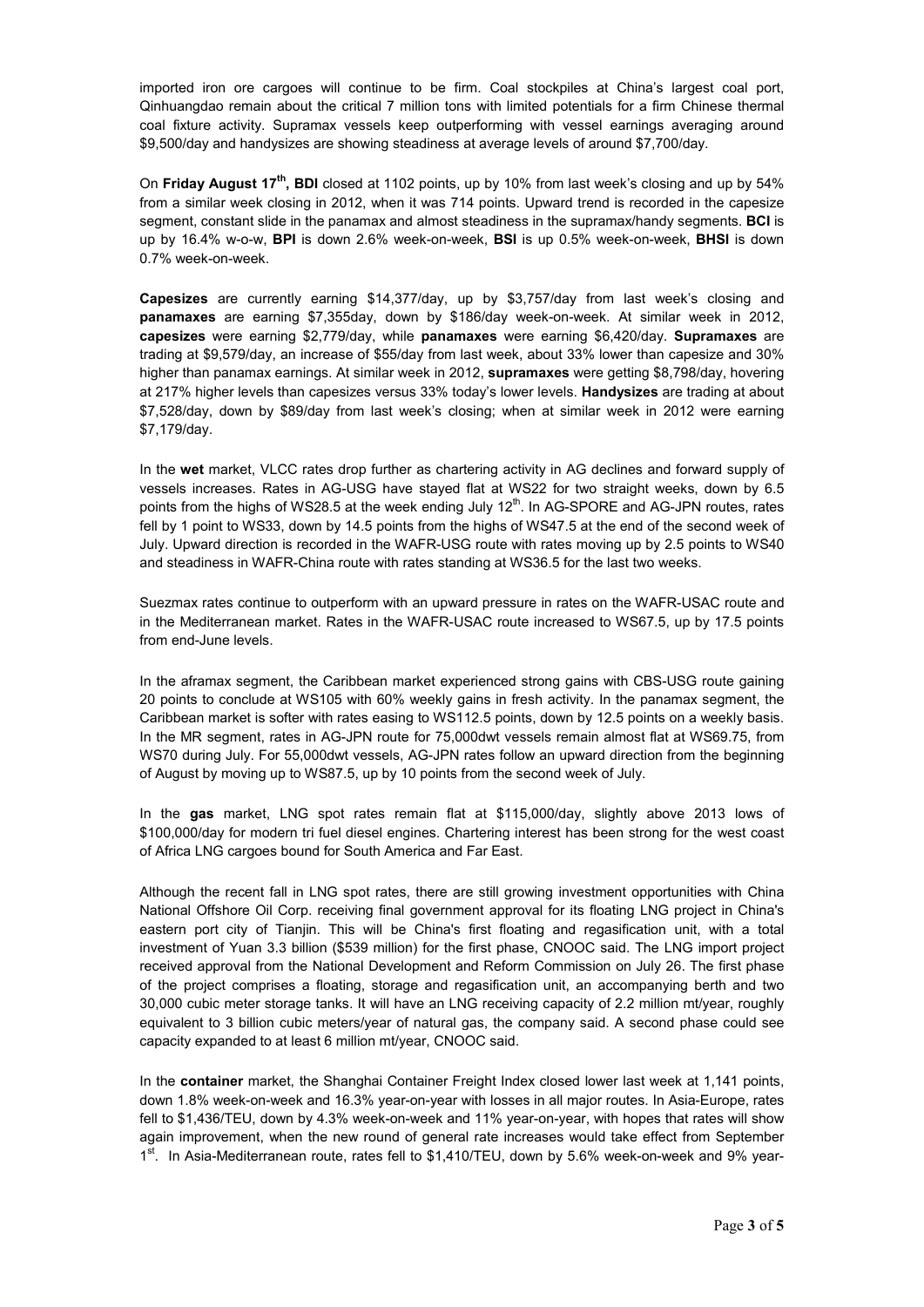on-year. However, Asia-European and Asia-Mediterranean rates are up by 5.5% and 14.2% respectively from the end-July levels.

In transpacific routes, rates in Asia-USWC fell again below \$2,000/FEU to \$1,994/FEU, down by 3.6% week-on-week and down by 28.3% year-on-year. In Asia-USEC route, rates also slipped to levels of less than \$3,500/FEU, \$3,446/FEU, down by 1.9% week-on-week and 15.9% year-on-year.

In addition to Hanjin and NYK Line's last week announcements for a new round of general rate increases from the beginning of August, Hong Kong's OCCL has advised a westbound rate increase of \$500/TEU for covering cargo moving from Asia (excluding Japan) to northern Europe, the Mediterranean and Black Sea to be effective from September 1<sup>st</sup>. Furthermore, Hapag-Lloyd and Mediterranean Shipping Co are aiming to lift Asia-Europe rates by \$500/TEU on September 2. Maersk Line and CMA CGM also joined in the already planed general rate increases. Maersk said it would increase prices on services from Asia, excluding Japan, to North Europe by \$400/TEU from September 1<sup>st</sup> and CMA CGM it would implement general rate increase of \$450/TEU from Asia ports to all northern European ports from the beginning of Septmeber.

The current fragile freight market conditions bring also weak financial picture for major operators. According to Alphaliner, of the four lines that reported recently their financial results, Hapag-Lloyd was the only one to report positive operating results, while APL, Hanjin and OOCL all posted operating losses for the first half of 2013.

The carriers pointed to a weak market environment in the first half, with a severe deterioration in freight rates while volume growth was sketchy. Their common goal is to reduce their operating costs through fleet upgrades that will add more capacity to the already oversupplied market. According to Alphaliner estimates, the cellular ship fleet has already reached the 17mil TEU last week – 4,978 vessels. New deliveries in the first seven months of this year have reached 147 ships for 938,500 teu, with full year deliveries expected to exceed 1.5 Mteu. In the large post panamax segment, 24 ships of over 13,000 teu have already been delivered so far this year and 10 more units are due units due by the end of the year.

In the **shipbuilding industry**, the Viet Nam Shipbuilding Industry Group (Vinashin) has found a way of resolving its debts after the Government asked the Ministry of Finance to issue zero-coupon bonds with 12-year terms. The total amount of debt worth US\$600 million plus \$23 million in unpaid interest will be converted into bonds. The interest rate of these bonds will be one per cent per year and will be given back to buyers when they mature, with their initial capital. After the state-owned group defaulted on loans for three years, US hedge fund Elliott Advisors LP and the UK's Bluecrest Mercatile sued the Vietnamese shipbuilder in the UK High Court in November 2011. Vinashin borrowed money from the firms in May 2007. According to Nguyen Ngoc Su, chairman of the members' council at Vinashin, the UK High Court accepted the restructuring plan of the group with 77 per cent approval from creditors. A news source from Vinashin revealed that the group had signed a debt rollover contract with 20 local banks that helped cut 70 per cent of its debt. Vinashin is also trying to pay back private loans worth \$200 million.

In South Korea, struggling shipyard STX Offshore & Shipbuilding said its 2Q13 net losses deepened to 2.28 trillion won (\$2.03Bn), from 73.7Bn won lost in 2Q12. The yard is under voluntary debt restructuring. Its main creditor Korea Development Bank and other banks provided emergency funding of 250Bn won and \$140M in refund guarantees in June. In addition, Hyundai's Mipo Dockyard incrurred losses of 129bn won (\$88m) in the second quarter ended June 2013, compared with profits of 32.6bn won in the second quarter of 2012, said the shipbuilder. Its revenues fell 13% year-on-year in the second quarter of 2013 to 950bn won. The group, whose major shareholder is Hyundai Samho HI, performed poorly on some vessel types such as platform support vessels, ro-ros and combination carriers, according to analysts.

In Japan, compatriot shipbuilders seem to regain their competitiveness against South Korea and China with the weakening yen stimulating 141% increase in July orders, year-on-year. According to Japanese Shipbuliders Association, shipyards received 35 orders totalling 1,155,913gt last month, up from just 13 orders aggregating 479,037gt in July 2012. Last month's orders were just below the 38 orders totalling